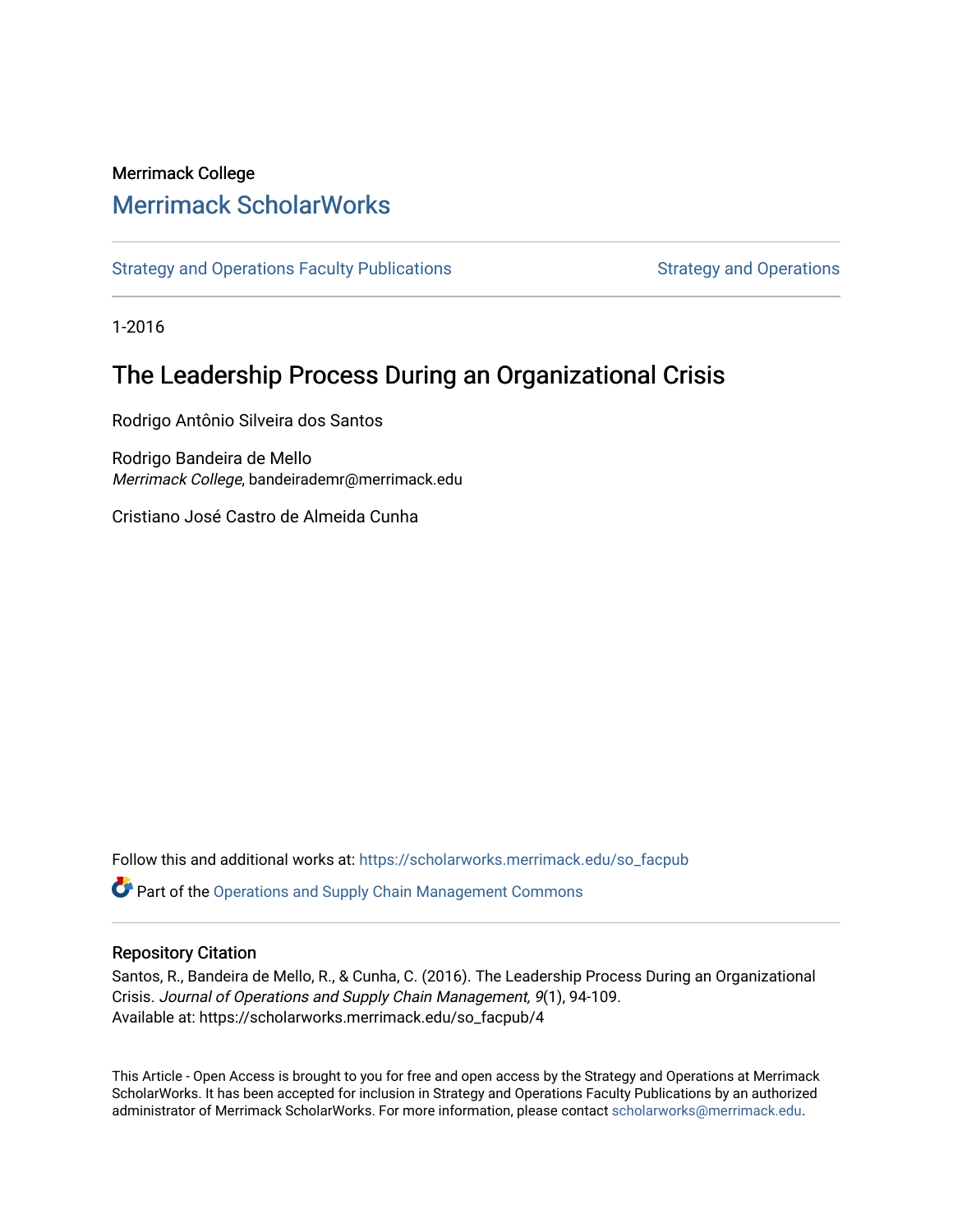### **SPECIAL ISSUE**

Article invited Scientific Editors: Maria Besiou and Susana Pereira DOI: http:///dx.doi/10.12660/joscmv9n1p94-109

# **The Leadership Process During an Organizational Crisis**

### Rodrigo Antônio Silveira dos Santos

Professor at Universidade da Força Aérea – Rio de Janeiro – RJ, Brazil rsilveira01@gmail.com

## Rodrigo Bandeira-de-Mello

Professor at Fundação Getulio Vargas, Escola de Administração de Empresas de São Paulo – São Paulo – SP, Brazil rodrigo.bandeira.demello@fgv.br

### Cristiano José Castro de Almeida Cunha

Professor at Universidade Federal de Santa Catarina – Florianópolis – SC, Brazil 01cunha@gmail.com

**ABSTRACT:** This article reports results of a qualitative study that examined the leadership process during an organizational crisis in the Brazilian electrical sector. The studied organization is a company involved with the generation and distribution of electric energy, which faced a crisis because of the rupture of electricity-distribution cables that affected the energy supply chain for a whole city, during approximately 52 hours. In this context, the authors analyzed the crisis' stages and the organizational crisis management phases, in order to identify the leadership tasks adopted by organizational leaders during the crisis response. The major challenges brought with the crisis were identified and it was analyzed the leadership tasks used to address challenges: sensemaking, decision making, meaning making, terminating and learning.

*Keywords:* Crisis leadership, crisis management, crisis response, critical infrastructure breakdown, organizational leadership.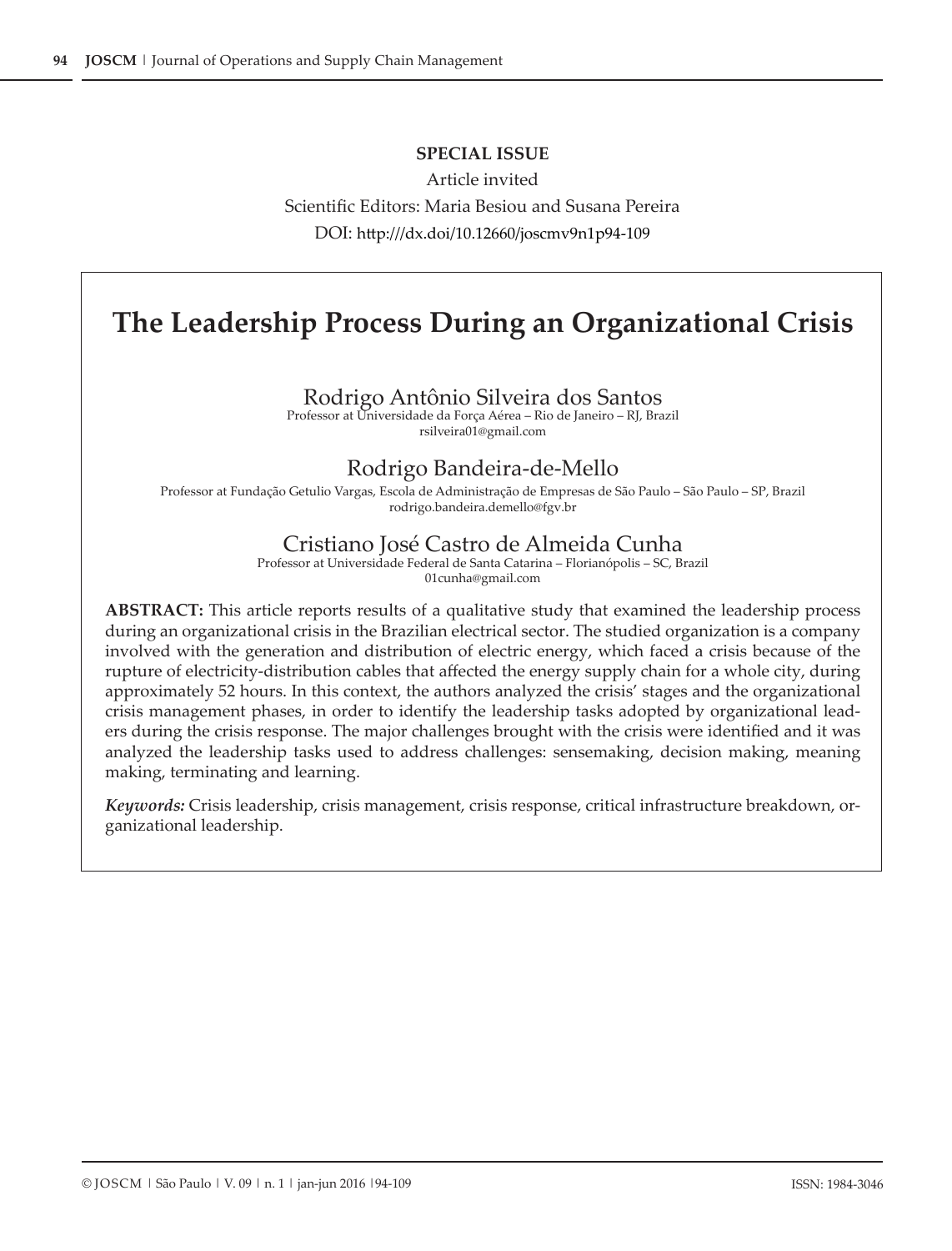### **1. INTRODUCTION**

During the past years, many scholars have conducted conceptual and empirical studies on the topic of organizational crises (Boin et al., 2005; Boin et al., 2010; Hale, Dulek, & Hale, 2005; Hermann, 1963; Lagadec, 2009; Pearson & Clair, 1998; Pearson & Mitroff, 1993; Shrivastava, 1987; Smart & Vertinsky, 1977; Weick, 1988; Weisæth, Knudsen Jr, & Tønnessen, 2002). Firstly, Hermann (1963) identified that the occurrence of crises is frequent in the organizational quotidian, making possible the research of an important means of change in organizations: the crisis itself. Understandably, specialized research presented different definitions and types of organizational crisis (Mitroff, 2004; Pauchant & Mitroff, 1992). One definition affirms that "an organizational crisis is a low-probability, high-impact event that threatens the viability of the organization and is characterized by ambiguity of cause, effect and means of resolution" (Pearson & Clair, 1998). These unique features showed the importance of being prepared for organizational crises and introduced the study of crisis management (Fink, 1986). It can be defined as "a systematic attempt by organizational members with external stakeholders to avert crises or to effectively manage those that do occur" (Pearson & Clair, 1998).

Recent studies proved that a crisis can strike a company that is not prepared for the constraints brought with it (Hart & Boin, 2001; Barton et al., 2015; Bazerman & Watkins, 2004; Boin & Gralepois, 2006; Boin & Rhinard, 2008; Kovoor-Misra, Zammuto, & Mitroff, 2000). As pointed by Mitroff (2004), a crisis in one locale can swiftly escalate into a crisis for an entire organization, justifying the need for appropriate structures to focus on crisis management. Then, people in relevant corporate roles should be concerned with the prevention, response and recovery of crises. This reality corroborates with Smart and Vertinsky (1977). These authors suggest that key decisions in crises are often made by a small, tightly knit group of individuals. Besides, recent studies concluded that crisis and leadership are closely intertwined phenomena (Boin & Hart, 2003; Boin et al., 2005; Hannah et al., 2009; Mitroff, 2004). People in organizations experience crises as episodes of threat and uncertainty, that requires urgent action (Rosenthal, Boin, & Comfort, 2001). In such distress, it is a natural inclination to look to leaders to "do something" and solve all the problems while the organization is stretched to its limits.

The literature about crisis and leadership suggests that times of crisis may significantly affect the rela-

tionship between leaders and followers (Halverson, Murphy, & Riggio, 2004; Hannah et al., 2009; Hunt, Boal, & Dodge, 1999; Pillai, 1996). Probably, the changes in this relationship is related to the fact that a crisis involves something new, which demands an ability to learn, as previously learned experience may come up short when the ordinary steady state of the organization is disrupted (Moynihan, 2009; Weisæth et al., 2002). Leadership researchers call this situation as the "disequilibrium dynamics", when the current knowledge owned by the organization cannot solve the crisis' constraints. In this way, organizational actors may mobilize to produce a new solution and promote the necessary adaptation for the company (Heifetz & Linsky, 2002; Heifetz, 1994; Heifetz, Grashow, & Linsky, 2009).

Besides, the leadership challenge of mobilizing people during a crisis becomes even more difficult because the crisis stretches the company to the limits, while concepts of uncertainty and risk are very present. Despite this situation, little attention has been paid in the literature to leadership processes during organizational response to crises and extreme contexts (Hannah et al., 2009; Silveira-dos-Santos, 2012). Mobilizing people during a crisis involve a lot of questions that are not being asked on the researches about crises. Although many papers focus attention on charismatic leadership in crisis situations (Beyer & Browning, 1999; Bligh, Kohles, & Meindl, 2004; Halverson et al., 2004; Pillai, 1996), the researchers do not pay particular attention to the leadership process itself. While there are many approaches to crisis preparedness and the leaders' charismatic behavior (Fink, 1986; Halverson et al., 2004; Mitroff, 2004; Pauchant & Mitroff, 1992), there are few researches on how the leadership processes are developed. In fact, leadership processes required to react a crisis involve key aspects that are not taken into account, such as technical, organizational, cognitive and temporal factors.

It is very important to understand the ability of organizational systems to maintain the desired levels of work when a crisis arrives. Will the organizational structure and process remain the same during the crisis? Are the decisions taken with the needed speed? It is also important to understand how organizational leaders understand the crisis and how they communicate these meanings to all stakeholders. As the crisis involves new circumstances, a sensemaking process occurs (Weick, 1988; Weick, 1995). So, it is important to investigate the leadership capabilities to manage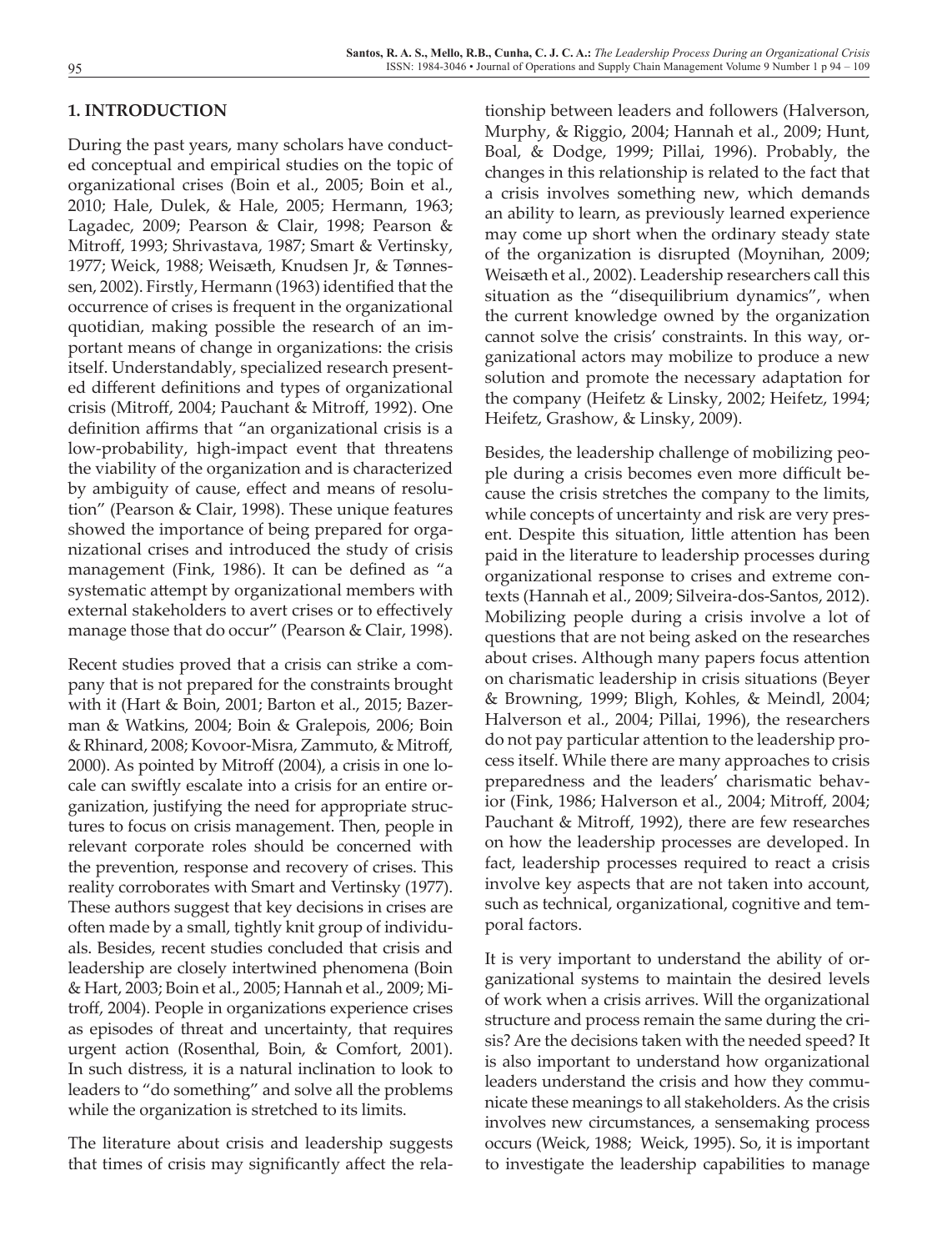sensemaking processes. In the same way, the role and perception of time in organizations under extreme circumstances can change completely.

Driving the present study is the absence of published research examining the questions above. As a first step into a better understanding of crisis leadership processes, this study tries to focus on the leadership challenges presented during organizational crisis response. It is at the response stage of a crisis that its characteristics of short decision time, complexity and ambiguity surface (Bouillette & Quarantelli, 1971). Because of that, it is at the response stage that the leadership challenges are better represented. Nevertheless, empirical studies about leadership processes during extreme contexts are rare (Hannah et al., 2009; Silveira-dos-Santos, 2012). This paper's aim, then, is to analyze an organizational crisis in the Brazilian Electrical Sector, focusing the leadership challenges and identifying the crisis leadership tasks used to address each challenge.

With more than 8.5 million square kilometers and a great hydrographic basin, Brazil has one of the largest energetic potential in the world. The installed capacity of the Brazilian energy matrix reached more than 141.680 MW on january 2016 (Brasil, 2016). These numbers demonstrate that the Brazilian Electrical Sector is a large industry in the country, reflecting an important and strategic sector for the Brazilian Economy.

This study, then, is structured in four major sections. Firstly, the main theoretical background in organizational crisis, crisis management and crisis leadership are presented. After that, it is shown the methodological assumptions that guided the research. Then, the main findings are presented, followed by a theoretical discussion to present the main contributions of this study.

### **2. THEORETICAL BACKGROUND**

Crises come in many shapes and forms. Human conflicts, man-made accidents, economic problems or natural disasters shatter the natural order of societies and all of these events could be defined as crises. Fink (1986) affirms that a crisis is an unstable time or state of affairs in which a decisive change is impending, either one with the distinct possibility of a highly undesirable outcome, or one that can result with an extremely positive outcome. Nevertheless, the negative connotation of the word *crisis* often prevails and when a crisis occurs, people automatically think that it arrives as a barrage of urgent, unexpected and unpleasant events, allowing little time to organize or plan appropriate responses, and making people and organizations to operate at their extreme. In this context, the organizational leaders' behaviour and decisions will be decisive to the results achieved after the crisis period. At this section, the subjects of organizational crisis, crisis management and crisis leadership will be explored.

### *2.1 Organizational Crisis*

Any crisis that affects one or more organizations could be called an organizational crisis. For Pearson and Clair (1998), an organizational crisis is "a low-probability, high-impact event that threatens the viability of the organization and is characterized by ambiguity of cause, effect and means of resolution, as well as by a belief that decisions must be made swiftly". This is a wide-ranging definition, which covers some common elements that are present in different kinds of organizational crisis, like breakdown of key equipment, major plant disruption, product tampering, decline in major earnings, hostage taking, terrorism, natural disasters or other kinds of organizational crises.

Specifically, previous research has proved that organizational crises: (1) are highly ambiguous situations where causes and effects are unknown (Boin et al., 2005; Pearson, Roux-Dufort, & Clair, 2007; Quarantelli, 1988), creating a sensemaking process that is carried out while the crisis unrolls (Laere, 2013; Patriotta & Gruber, 2015; Weick, 1988); (2) have a low probability of occurring, although pose a major threat to the survival of an organization (Bazerman & Watkins, 2004; Roux-Dufort & Lalonde, 2013) and to organizational stakeholders (Alpaslan, Green, & Mitroff, 2009); (3) offer temporal constraints, giving little time for the leaders to make decisions and respond to the crises (Boin & Smith, 2006; Shaw et al., 2007); (4) disrupt the organizational *status quo*, presenting a dilemma in need of decision that will result in change for better or worse (Fink, 1986; Sommer & Pearson, 2007); (5) change the existing relationships between leaders and followers, as the followers become more easily influenced by their leaders under the crisis stress (Halverson et al., 2004).

This is, of course, an academic shortcut on the way toward understanding organizational crisis. Boin *et al*. (2005) show that, in real life, it is not always clear when exactly organizations experience a situation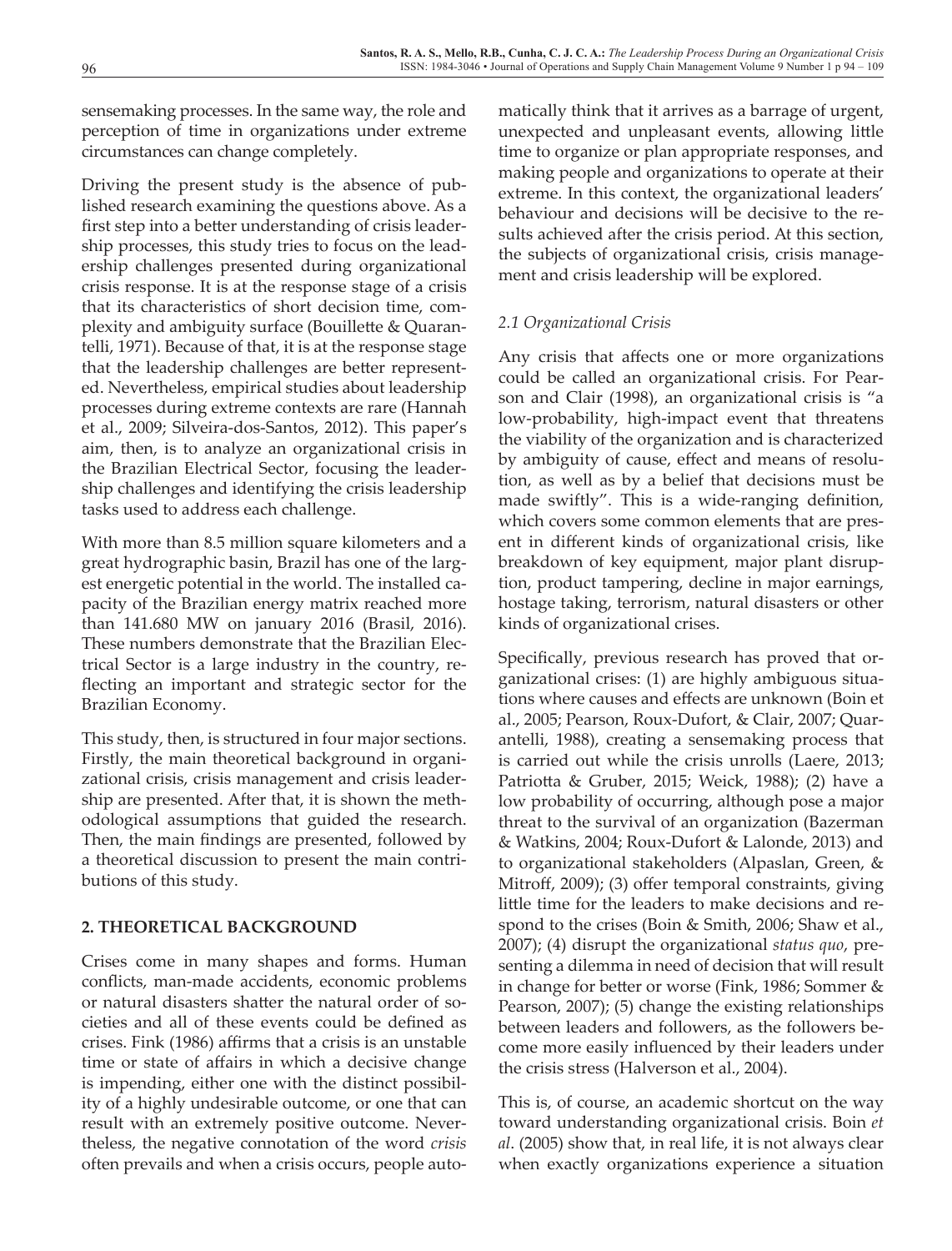in terms of crisis. Some situations seem crystal clear and others are clearly debatable. In this way, the definition of a situation in terms of organizational crisis is the outcome of a political process. Crises, then, are the result of multiple events, which interact over time to produce a threat with devastating potential. But this result will only be considered a crisis if organizational leaders and/or stakeholders perceive the threat and impute "meaning" to the unfolding crisis. Of course, the earlier one situation is identified and considered as a crisis, the higher are the chances to prevent the crisis threats (Mitroff, 2004).

### a. Distinct phases of a crisis

If it is possible to draft a time *continuum* for a crisis, it would have, at least, three major phases: the incubation period (Turner, 1976), the critical period (Stein, 2004) and the aftermath (Boin, McConnell, & Hart, 2008). First of all, the incubation period, which can be also referred as the precrisis stage (Shrivastava, 1987) or the prodomal crisis stage (Fink, 1986), corresponds to the period of time where the organization is on its steady state and no danger or threats are identified. It corresponds to the organization's ordinary state, with the normal structure and current activities running on. Fink (1986) affirms that the prodromal stage is the warning stage, when the leaders should improve the organizational abilities to identify any kind of signal that can demonstrate the escalation of a crisis. Mitroff (2004) calls these abilities as "Signal Detection" and Weick & Sutcliffe (2001) call it "Mindfulness". In this way, Fink (1986) says that it is easier to manage a crisis in the prodromal stage, because if the organization is able to identify and act on the crisis escalation signals, the leaders have the opportunity to avert the crisis. It is also important to remember that if the leaders recognize these signals but are unable to dispose of it for whatever reason, just having a sense of what is about to happen will help the organization to prepare for the critical period.

The critical period begins with the "precipitating event" (Turner, 1976) or "triggering event" (Shrivastava, 1987; Weick, 1988) that leads to the crisis. The triggering event marks the turning point (Fink, 1986) and represents the onset of a qualitatively different period. Whereas the incubation period generally occurs over a lengthy period of months, years or even decades, the critical period is usually the much briefer time of the minutes, hours or days of the crisis itself. Fink (1986) call this phase as the acute

crisis stage and it is usually the stage which most people have in mind when they speak of a crisis. If the prodromal phase alerts to the fact that a hot spot is brewing, the acute crisis phase tells that the worst has erupted. It is in this phase that the negative aspects of the crisis appears, all at once: (1) the information flows faster and intermittently (Boin et al., 2010; Smart & Vertinsky, 1977); (2) the options of communication channels reduce (Hale et al., 2005; Wester, 2009); (3) all the stakeholders became involved (Acquier, Gang, & Szpirglas, 2008; Alpaslan et al., 2009; Pearson & Mitroff, 1993); (4) time is limited (Boin et al., 2010; Hannah et al., 2009); (5) decision making must be quick and effective (Santella, Steinberg, & Parks, 2009; Sommer & Pearson, 2007). One of the major difficulties in managing a crisis during this phase is the speed and intensity in which a series of constraints appear, leading the organization to the aftermath period.

Also known as the chronic crisis stage (Fink, 1986), the aftermath is a period of recovery, where the organization tries to respond to the constraints presented in the earlier stage. The chronic stage can linger indefinitely and it ends when the crisis is resolved. When the aftermath is over, organizations reached their new ordinary state, which can be equal or different to the steady state that prior to the crisis. Some authors say that the crisis cycle begins again and the organization reaches a new prodromal stage, for future crises (Chekkar-Mansouri & Onnee, 2013; Elliott, 2009; Fink, 1986).

### b. Crisis Management

Crises can happen in any kind of organizations and every crisis will cross the stages presented above. According to Fink (1986), sometimes all phases may occur within a very short space of time. At other times, there is an extended, long-fused prodrome stage. However, it is very important to identify the crisis signals in the incubation period, trying to avoid the occurrence of the triggering event or, at least, to prepare the organization for the critical period. It is important to remember that a crisis, like other organizational events, is a fluid, unstable, dynamic situation and the recurrent happenings are in a state of constant flux (Shepherd & Sutcliffe, 2015; Weick & Sutcliffe, 2001). In this context, the operative word is recognize. An organization must *recognize* any kind of evidence that can point to an unrolling crisis, in order to intervene proactively (Fink, 1986).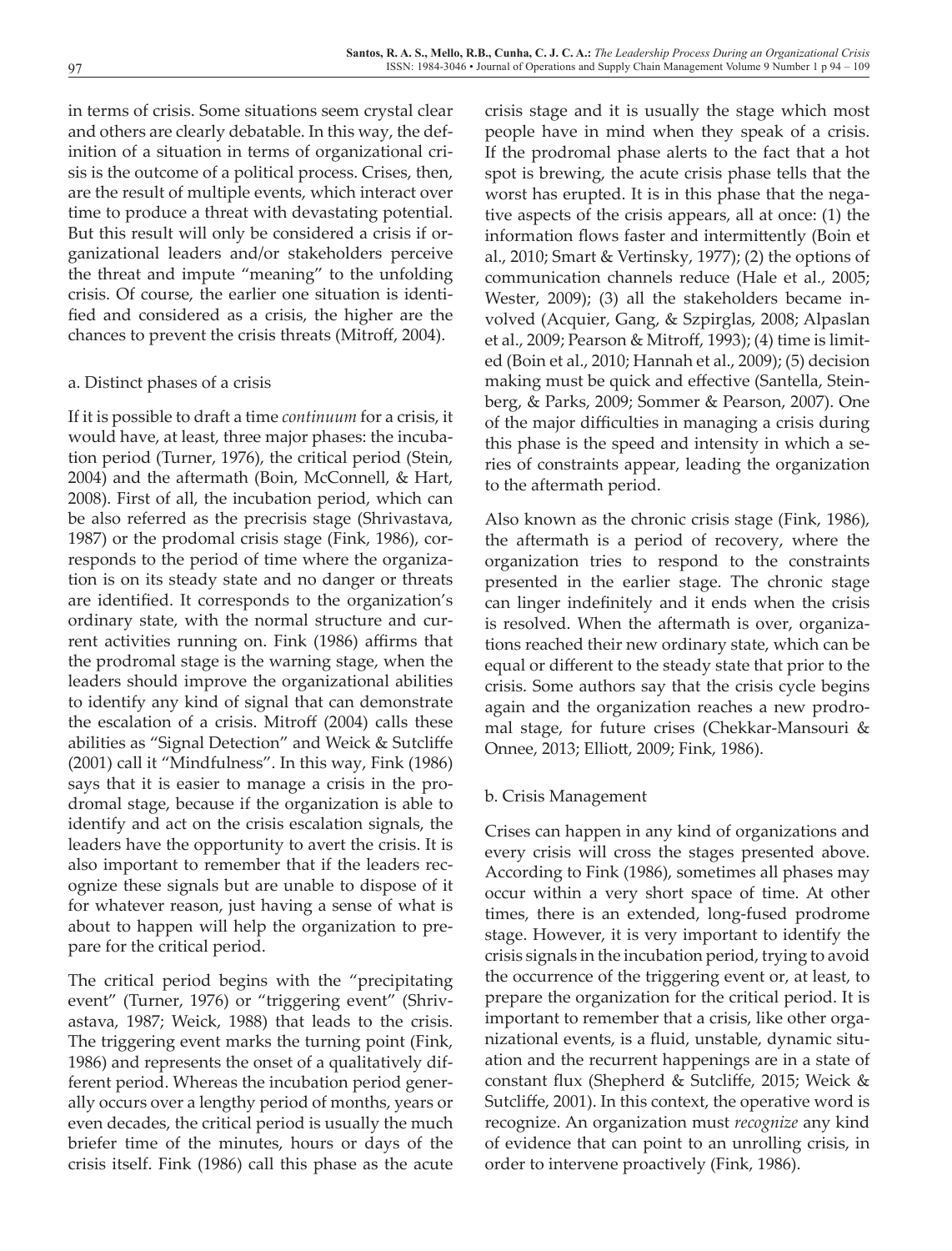That is the reason why Mitroff (2004) affirms that signal detection is at the heart of crisis management. According to this author, all crises send out a trail of early warning signals. If these signals are picked up and acted upon, then a crisis can be prevented in the precrisis stage, preserving the organization and the stakeholders. According to Mitroff (2004), early signal detection is vital because crises expand quickly. In the same idea, Weick and Sutcliffe (2001) demonstrates that the secret under the high rates of success of High Reliable Organizations (HROs) is their capacity to act *mindfully*, what means that HROs strive to maintain an underlying style of mental functioning that is distinguished by continuous updating and deepening of increasingly plausible interpretations of what the organizational context is, what problems define it, and what remedies it contains.

These are the same practices recommended by crisis management researchers (Boin et al., 2005; Fink, 1986; Pauchant & Mitroff, 1992; Pearson et al., 2007; Roe & Schulman, 2008). According to Pearson & Clair (1998), organizational crisis management is a systematic attempt by organizational members with external stakeholders to avert crises or to effectively manage those that do occur. Crisis management consists of three distinct phases: crisis prevention, crisis response and recovery from the crisis (Fink, 1986). The crisis prevention occurs in the prodromal stage of the crisis, when the organization tries to identify crisis signals and act upon them with the aim to avert the crisis occurrence. The response stage is entered when avoidance efforts fail and events trigger a crisis. At this point, organizations shift their resources and efforts to minimizing damage to the environment, the organization and the stakeholders. Then, the recovery stage involves attempts to learn from the event and implement the changes needed.

Traditionally, crisis management involves management at staff level in a situation characterized by a critical period of time, in which leadership decisions will, for better or worse, determine the future of the organization (Barton et al., 2015; Weisæth et al., 2002). In this way, organizational leaders have a special responsibility to help safeguard the organization and its stakeholders from the adverse consequences of a crisis. Leaders who take this responsibility seriously would have to concern with all crisis' phases and with all crisis management's stages (Boin et al., 2005), as will be commented in the next section.

#### c. Crisis Leadership

Northouse (2007) affirms that leadership is a process whereby an individual influences a group of people to achieve a common goal. By this definition, it is implied that leadership is a process where a leader affects and is affected by followers. It emphasizes that leadership is not a linear, one-way event, but rather an interactive event, which would not happen without influence. Following the same ideas, Yukl (2006) says that leadership is the process of influencing others to understand and agree about what needs to be done and how to do it, and the process of facilitating individual and collective efforts to accomplish shared objectives. After defining the term leadership, it is important to say that this paper will adopt the premise that any leadership attempt during a crisis, in order to implement crisis management practices, can be called crisis leadership.

According to Mitroff (2004), what characterizes crisis leadership is the continuous responsibility to influence individuals in order to manage four key factors during all stages of a crisis. These factors are: (1) crisis types; (2) crisis mechanisms; (3) crisis systems; and (4) crisis stakeholders. For crisis types, it is understood the particular set of crises that an organization chooses to prepare. Then, crisis mechanisms include early warning signals detection, damage control systems and business recovery systems. The crisis systems covers the mechanisms by which a crisis unrolls and the crisis stakeholders are all of the various parties, institutions, and even societies, that affect and are affected by a major crisis. In this way, what differentiates crisis leadership from crisis management is that the first recognizes the need to manage these four factors *before*, *during* and *after* a crisis, addressing these factors by the adoption of the crisis management practices (Mitroff, 2004).

Boin *et al*. (2005) define crisis leadership as the set of strategic tasks that encompasses all activities associated with the stages of crisis management. These authors defend that crisis leadership involves five critical tasks: sensemaking, decision making, meaning making, terminating and learning.

Sensemaking means that organizational leaders must recognize from vague, ambivalent, and contradictory signals that something out of the ordinary is developing. The critical nature of these developments is not self-evident and the leaders have to "make sense" of them (Boin et al., 2005; Patriotta  $&$ Gruber, 2015; Weick, 1988). In other words, this first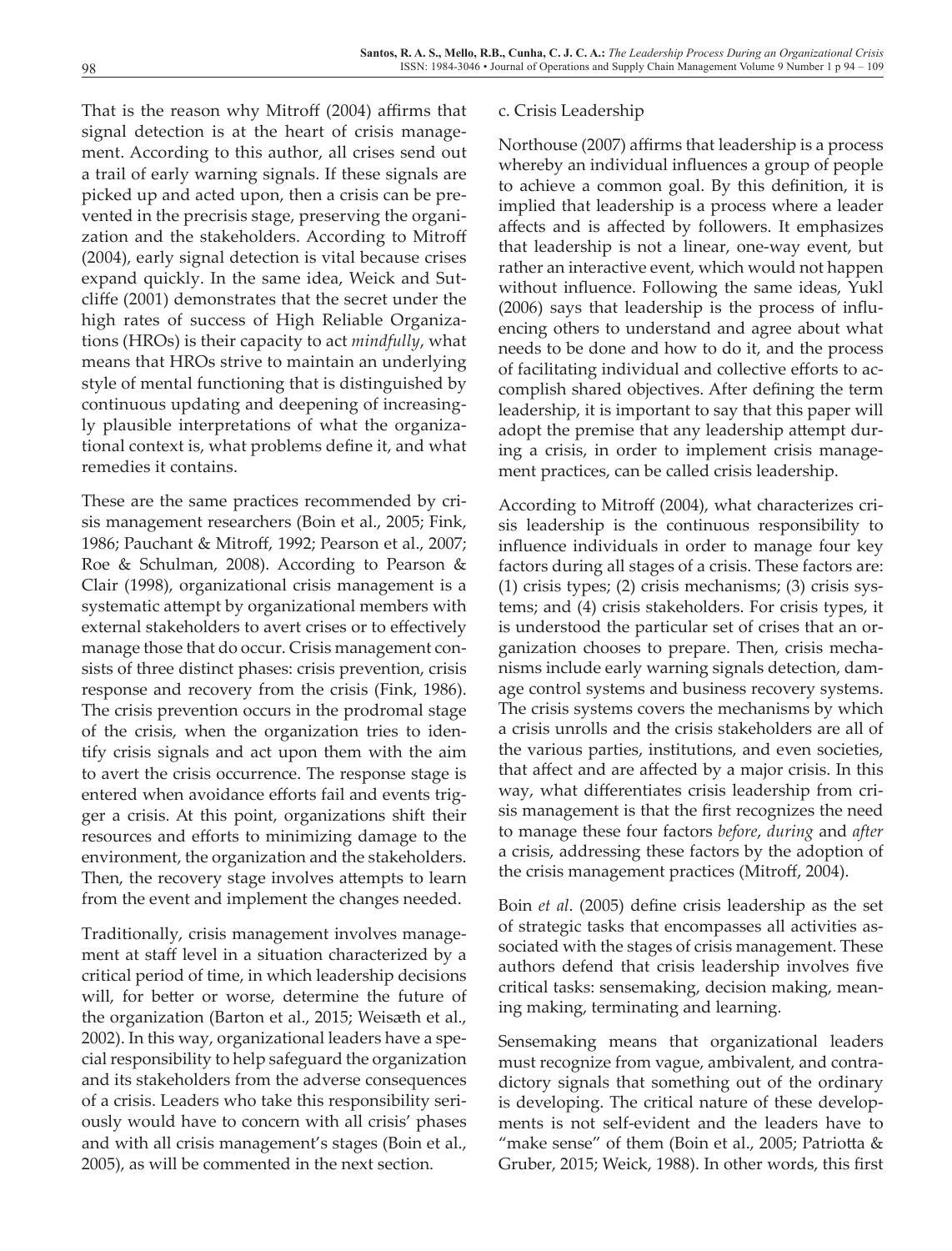task means that leaders must appraise the threat and decide what the crisis is about. The second task of crisis leadership is decision making because crises bring various pressing issues to be addressed. In crisis circumstances, the situation remains unclear and volatile, shortening the time to think, consult and gain acceptance for decisions. In this way, crises force organizations to confront issues they do not face of a daily basis, involving tough value tradeoffs and presenting a challenge for leadership (Heifetz, 1994; Heifetz et al., 2009). The next task is related to meaning making because a crisis generates a strong demand from stakeholders to know what is going on and to ascertain what they can do to protect their interests. In this context, leaders are expected to reduce uncertainty and provide an authoritative account of what is going on, why it is happening, and what needs to be done (Boin et al., 2005; Maitlis & Christianson, 2014; Maitlis, 2005). This means that, after the two previous tasks, when leaders have made sense of the events, arrived at some sort of situational appraisal and made some choices for action, they must get others to accept their definition of the situation, imputing "meaning" to the unfolding crisis in such a way that their efforts to manage it are enhanced.

The first three tasks of crisis leadership are related to understanding and acting upon crisis constraints. After that, the next two tasks are related to finishing the crisis and learning with it. In this way, the fourth task is terminating the crisis. According to Boin et al. (2005), a sense of normalcy will have to return sooner or later. So, it is a leadership task to make sure that this happens in a timely and expedient fashion. Crisis termination is two-fold because it is about shifting back from emergency to routine; and it requires some form of downsizing of crisis operations at the same time of rendering account for what has happened and gaining acceptance for this account (Fink, 1986). When this process is completed, the crisis has terminated and the ordinary state of the organization is back. After that, it is time for the fifth task, learning something with the crisis and making organizational lesson drawing. Of course, the crisis experience offers a reservoir of potential lessons for contingency planning and training for future crisis. In this way, as a crisis situation involves something new, it demands an ability to learn during and after the crisis as the previous learned experience may come up short (Boin et al., 2005; Deverell, Hansén, & Management, 2009; Elliott & Smith, 2007; Moynihan, 2009).

#### **3. METHODOLOGICAL APPROACH**

As an initial investigation of leadership processes during an organizational crisis, this study was designed to discover and organize concepts. A qualitative research approach immersed the researchers in the data and encouraged their objectivity and openness to new findings. The qualitative research is an effort to understand situations in their uniqueness as part of a particular context and its interactions. This understanding demonstrates that this kind of research does not attempt to predict what may happen in the future. Although, it aims to understand the nature of the studied phenomenon and its settings – what it means for participants to be in that setting, what their meanings are, etc. (Merriam, 1998). The same author explains that the qualitative research assumes that meaning is embedded in people's experience and that this meaning is mediated through the investigator's own perceptions.

In such a way, the researcher is the primary instrument for data collection and analysis, which creates the demand for the investigator to physically go to the organization in study (the fieldwork) and interview its stakeholders (Merriam, 1998). So, the methodological procedures of this research range the selection of an organization, interviewing its stakeholders and the analysis of the interview's transcriptions, as follows.

#### a. Sample

In order to reach the research's aims, the Brazilian Electrical Sector was selected because of its turbulent context in the recent years, caused by several organizational crises, such as lack of energy for the industry demands, insufficient raining to mobilize the hydroelectric power stations and predictions of an electrical collapse in the recent future. In this context, it was selected a company involved with the generation and distribution of energy that has recently faced organizational crises. As the research was mainly conducted in the Brazilian state of Santa Catarina, and there is only one company allowed to distribute energy at that state, the company CE-LESC S.A. was chosen to be studied. It is important to say that the company was formally consulted and agreed with this research.

After identifying the organization and with its approval for this study, the researchers listed the recent crises in which the company was engaged. The criteria for chosing a crisis episode for study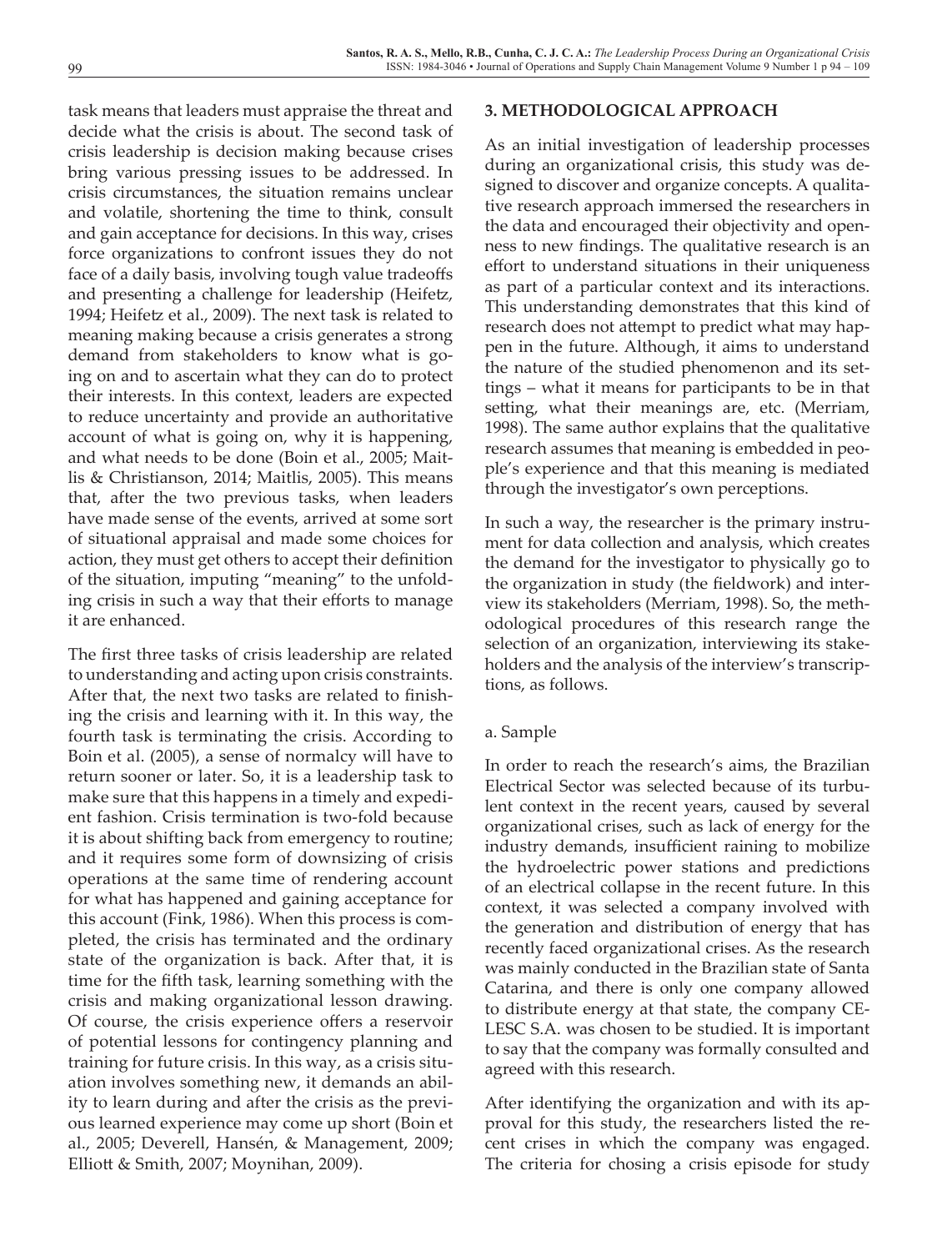were the following: (a) a crisis that reached at least 50.000 consumer units; (b) was solved after at least 48 hours; and (c) happened during the last 15 years, in order to make possible contacts with people that was directly involved in crisis response activities. As a result, 5 crises with big proportions were listed and one crisis was selected.

The chosen crisis was a blackout in the city of Florianópolis, capital of Santa Catarina state. The rupture of one energy transmission line inside a bridge caused a huge power outage and the electricity supply was interrupted for the whole city, wich is an island, affecting more than 135.000 consumer units, for more than 55 hours. This crisis was unique because it affected an important city, capital of Santa Catarina state, for more than two days, bringing great constraints inside the company and for the whole community. It was the first time during the last 50 years that the city ran out of energy for more than 48 hours uninterruptedly.

The other 4 crises that were identified happened in smaller cities, which were not a state capital. Besides that, an important difference between them must be commented. The other 4 crises were related to natural phenomena, such as hurricanes, floodings or waterloggings. Because of that, the organization already had a protocol to respond to the crisis and the leaders pursued the response activities that should be conducted on those situations. On the other side, the Florianópolis' blackout was caused by an infrastructural collapse that the organization did not understand the reasons. Then, the leaders had to learn about the crisis and develop new mechanisms and leadership processes to solve the crisis.

This characteristic was favorable to this research's design and the Florianópolis' blackout was selected because of its dimensions, the need to grasp the crisis until it unrolls and because it mobilized a great amount of employees to work on crisis response. So, the leadership processes would emerge naturally and could be explored with more emphasis.

After identifying the crisis that would be studied, the research participants were recruited and selected to represent the leaders and followers involved in the crisis response. They were identified with a snowball sampling strategy and a total of 1 executive and 3 managers were selected. All of them were directly involved in the crisis response, in different hierarchical levels.

### b. Data gathering

Data were gathered through extensive interviews with the research participants described above and through detailed reviews of secondary data sources. The use of interviews in the qualitative research is a justifiable and legitimate means of gathering information for additional insights and theory development (Seidman, 1998; Spradley, 1979; Strauss & Corbin, 1998). This approach, its execution, and the drivers behind its use are consistent with arguments that qualitative methods derive from a combination of interpretivist sociological traditions and symbolic interacionism (Godoi, Bandeira-de-Mello, & da Silva, 2006).

A multitude of organizational documents and reports was consulted, and one researcher performed participant observation inside organizational routines for aproximately 6 months, in order to understand organizational structure and culture. With this contact, the company's Director of Operations, an executive position, was interviewed and indicated three managers that worked with him during the Florianópolis' blackout episode. Three interviews were conducted with each informer, totalyzing 12 formal and semistructured interviews, whith more than 600 minutes of dialogue. All interviews were recorded, transcribed and confronted with organizational reports, local observations and media coverage about the studied crises. All data was collected approximately four years after the crisis and all respondents still work in the company.

### c. Data analysis

Data analysis steps were conducted with the help of Atlas.ti software, in search for codes. Data coding followed an inductive approach (Strauss & Corbin, 1998), with the codes emerging after data collection. All transcript elements related to the leadership processes during the crisis response were assigned with a code. Each stage of codification was accompanied by empirical validation on data and happened in cycles until theoretical saturation was reached. Then, five core categories emerged from the data and were identified after data analysis processes, such as follows:

- a) crisis constraints (kinds of problems caused by the crisis);
- b) organizational structure (social coalitions designed to solve and communicate specific problems);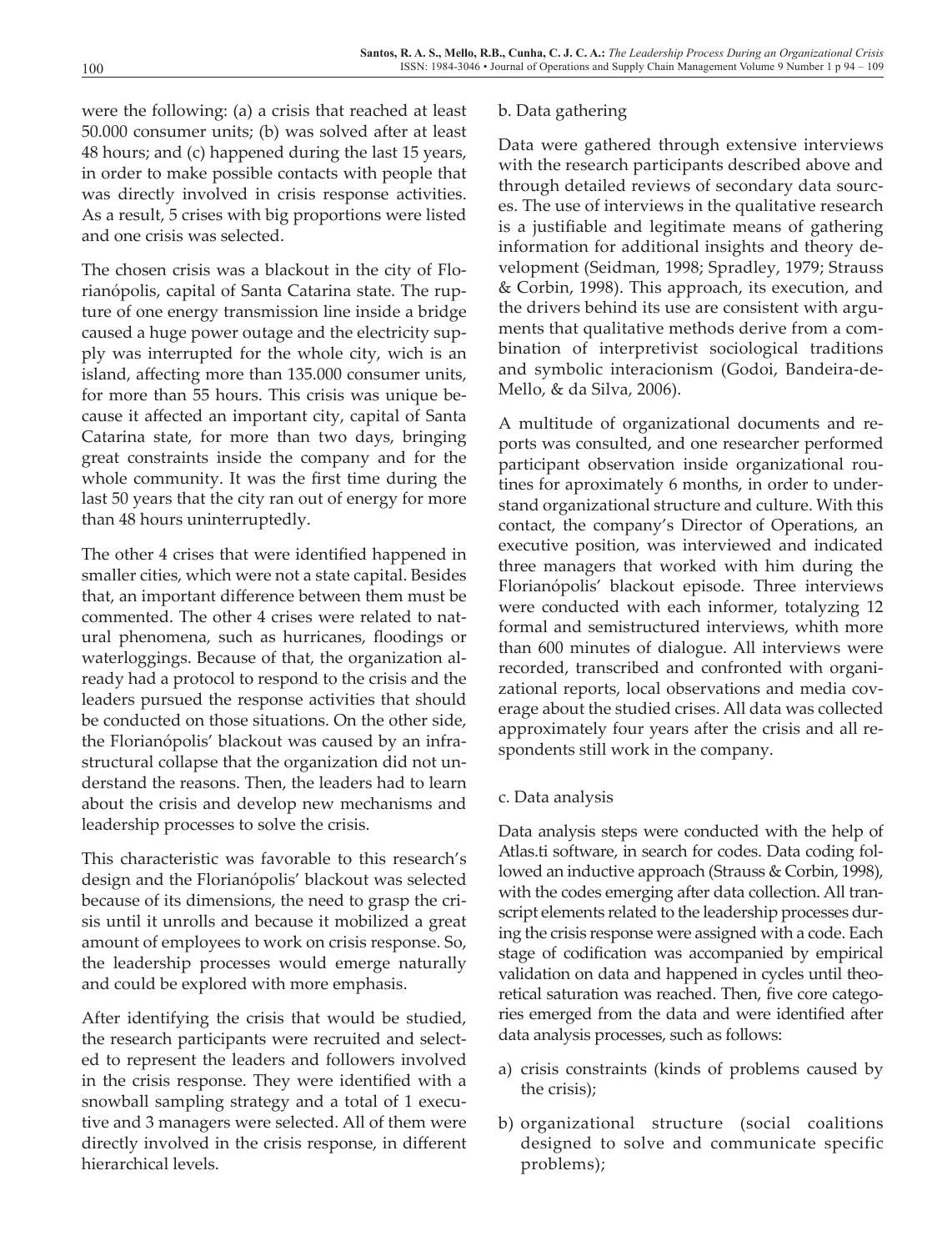- c) cognitive factors (sensing and identifying problems, establishing priorities and learning mechanisms);
- d) development of solutions (kinds of strategies created to solve problems); and
- e) motivation mechanisms (how the leaders motivate their followers).

From this coding scheme, patterns emerged, which were validated and qualified across the crisis situations described in the interviews. The media coverage for the studied crisis was also very important to validate the categories that resulted from data analysis. Figure 1 exemplifies the data analysis structure, showing the first order concepts identified during the interviews and the second order themes that emerged from the data and were considered the main categories for data analysis.

#### **Figure 1: Example of data structure from concepts to themes**

#### **First-Order Concepts Second Order Themes**

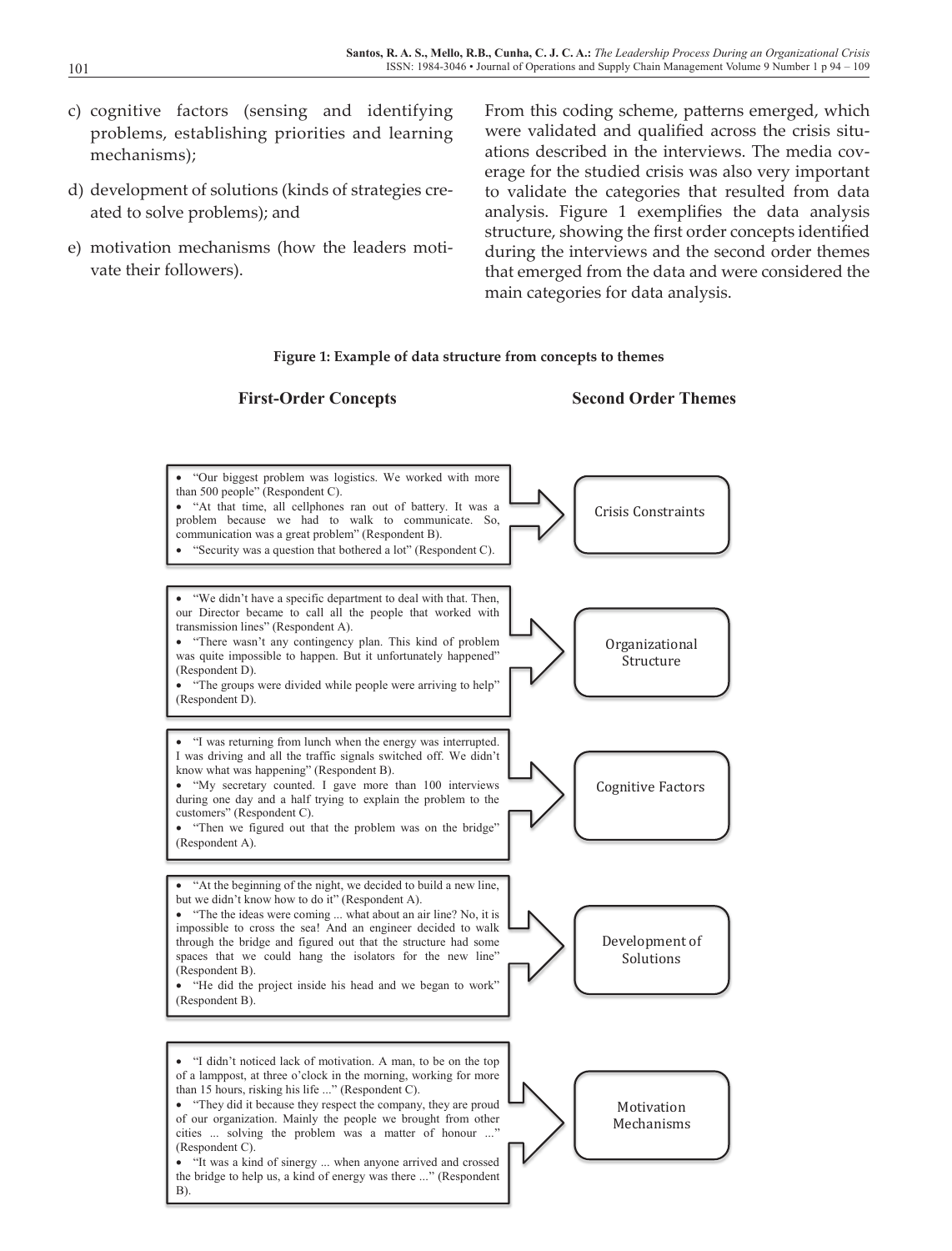### **4. MAIN FINDINGS**

Through the researchers' immersion in the data (i.e., through repeated iteration between interview sessions, fact finding in secondary literature sources, and data analysis), came a set of models used to describe how the leadership processes unfolded during the examined organizational crisis. Below are brief descriptions of the research findings across the five categories that emerged in the data analysis.

### a. Crisis Constraints

*"[...] then we realized that it would take long. It was impossible to fix or restore it with all that fire in there. So, until we could fully understand and realize what was going on, there was nothing to do. Let's assume that, if only one of the lines had been reached, we would have some alternatives. But no, the two transmission lines were irreparably affected, they had no recovery. Something like that was quite impossible to happen. The city was without energy and we had no plan. Can you imagine what could happen?" (Respondent B).*

Having in mind that the examined crisis caused the lack of energy in a whole town during approximately 52 hours, a set of problems arose during the crisis response. The leaders decided to build a new transmission line and restore the electricity supply chain and delivery in the city. During the creation of the new structure, a lot of constraints emerged and became a challenge to the leaders, as follows:

- Social Pressures: the inhabitants organized protests and sent communications to the media claiming for the electricity back in their homes;
- Security Problems: as the city had no electricity, some thieves tried to assault homes, shops and citizens;
- Time Restriction: the energy delivery had to be restored as quick as possible;
- Technical Restriction: build a new transmission line in a few hours was not easy. This kind of job, when done as usual, takes months. During crisis response, the company needed to make it in a couple of days. As a result, a lot of technical problems arose, such as lack of the adequate equipment or the absence of appropriate projects;
- Physical Restriction: as there was time restriction, the employees worked more than 16 hours, uninterruptedly, in order to restore the energy delivery. As a result of the extreme work conditions, the employees became tired, what could generate accidents;
- Organizational Communication: as they had no energy in the whole city, communicating by phone or e-mail was impossible, once they could not charge their computers or cell phones during the new supply chain creation;
- Decision Making: the decision making processes to solve the crisis were very complex because the communication between executives, managers and operators was very difficult and the flow of information was slow and sporadic;
- Leadership Stress: as there were severe constraints during the crisis, and the leaders should deal with all of them, there were psycho-physiological implications on them, bringing different emotions as the crisis unfolded.

### b. Organizational Structure

"We didn't have a contingency plan or a different structure to follow in cases like that ... to make these decisions, call this guy, call that guy ... we didn't have that. After this episode, we made a contingency plan and we know exactly who should be called. But during that time, we didn't have such structure." (Informer A).

> *"And this decision was taken here, within this informal structure. Then they decided to call people, and they delegated a lot of things when a new person arrived there. For example, someone started to look for the needed items in the stocks, someone kept in touch with the guys who were designing the projects out there, on time, and so on." (Informer D).*

In order to consider all information about the crisis, the organizational structure has changed. Although the company had no crisis mobilization plan, a group of executives and managers was randomly structured to decide how the organization would respond to the crisis. The company stablished the address of an electricity substation that was near to the involved bridge as the Crisis Response Head Quarters and a lot of engineers went there to help the company. In this way, an informal coalition was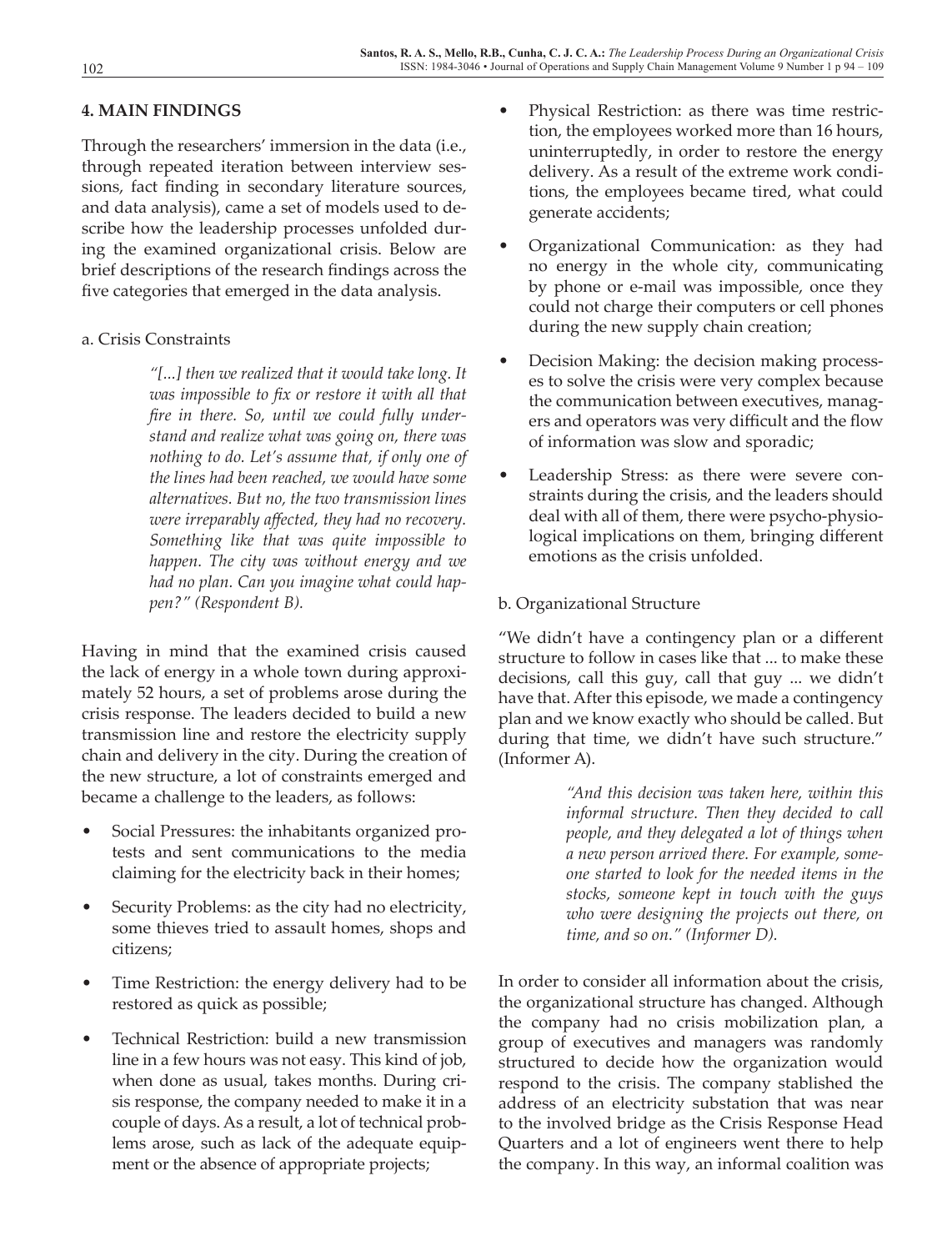formed to make the strategic decisions. It is important to say that two of the research informers made part of this small group of people that made important decisions, such as the decision to build a new transmission line and the directions that this new line would have. Then, the new supply channel was divided in four parts, and it was randomly designed one manager for each part.

During the operational tasks to build the new transmission line, the company respected the organizational formal structure of directors, managers and employees. So, the organizational structure was adapted to better respond to the crisis. The first engineers that arrived at the Crisis Response Head Quarters formed a group to make strategic decisions about the crisis and its response. Then, four engineers were designed to manage the services at different places. Each manager had employees that already work with transmission lines and they followed power relations due to their formal position and hierarchy in the company.

### c. Cognitive Factors

*"This cable was different because it was an underground facility, the only one that the company had at the time. It has a very small vulnerability exactly because it is under the bridge structure, so it is not susceptible to any kind of collision, it is not susceptible to anything, it is a quiet line there. So, it was completely unpredictable and we didn't believe it was hapening. We had to understand what caused the fire and the explosions and we had to learn how we could solve that " (Informer A).*

As the crisis unfolded, different people, either from the studied organizations or other institutions, conducted the sense giving processes. When the subject was the new supply channel as a whole, the priorities were established by the board of directors and the social coalition formed in the Crisis Response Head Quarters, near the locale of the cable rupture. On the other hand, when the problem sensing and identification was linked to one specific part of the supply chain that was being constructed, the sense giving was conducted by the specific manager related to the identified problem. This distinction on conducting the sense giving was not formalized and its equilibrium was found during the crisis, in an emergent manner.

### d. Development of solutions

*"The ideas that emerged ... well, let's try to make an electric transmission airline, because inside the bridge is not possible. And of course, first thing that comes to mind of an engineer, it is certainly impossible to do this, how do we make an airline, right, let's assume that normal distances between the bridge towers, they oscillate between 200, 250, 180 meters on average. There, we have a 700 meters distance to connect lines. For a conventional airline of 700 meters, we would have to provide a structure of, at least, 100 meters of high on each side. Where we get that? Then the other idea, let's try to make a line by another bridge, the oldest one. This idea did not progress due to the civil defense authorities ... " (Informer B).*

The company was not prepared for this kind of crisis and there was not any kind of plan to avert and respond to crises. As a result for this improper crisis management, without crisis prevention and signal detection, the vast majority of decisions and strategies created were emergent (Mintzberg, 1987), without any kind of previous deliberation. As the problems were identified, someone tried to create a possible solution until the constraint was solved. The needed knowledge to respond to the crisis was provided for a vast number of people and the solutions were being made at the same time as the crisis was being unfolded.

### e. Motivation Mechanisms

*"When people crossed the bridge and went over, a kind of energy was there, coming from ... I don't know why ... and the person had that spirit, it was built from ... what I see now, is that it was a very strong, interesting meaning, everyone made a choice, I will be part of this story, but well, I'll give my blood too. There was a guy here, who climbed a lamppost of those, he worked straight up there, we sent him a glass of water, apple, banana, he ate everything there and kept working. The guy did not came down until he finished his job over there." (Informer C).*

The research participants revealed that the employees kept all the time motivated, in spite of the long work journeys, without being necessary any kind of motivation mechanisms, such as financial payments,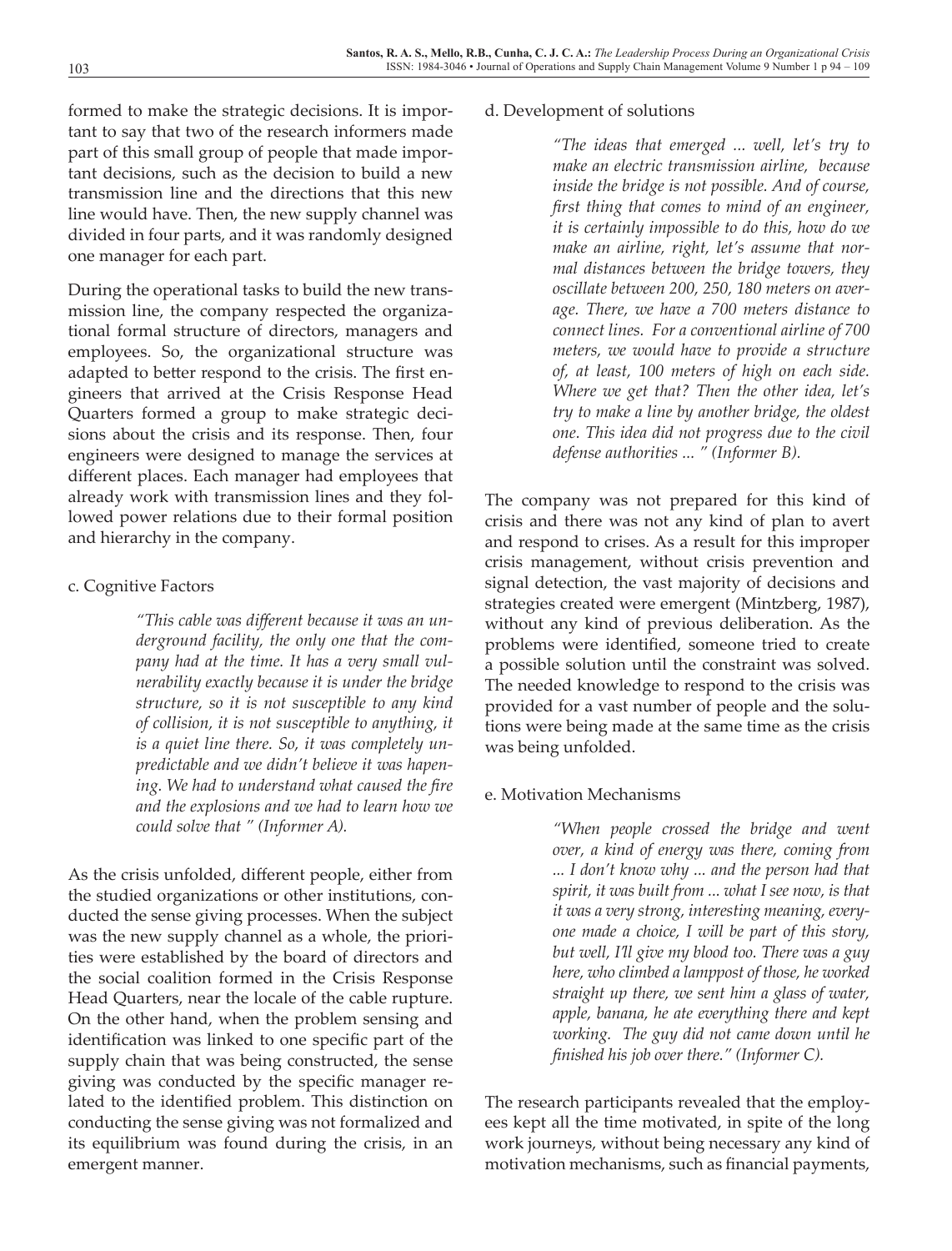promotions or others. According to the informers, solving the crisis and restoring the energy delivery was a question of honour for the company and its employees. In this way, they kept motivated all the time, in order to restore the normality for the citizens as soon as possible. As a result, the participants made clear that the company solved the problem and the employees became more united and friendly to each other after the crisis.

### **5. DISCUSSION**

In order to analyse the leadership process during the selected event, it is important to understand why the lack of electricity in the town was considered a crisis.

### a. Crisis definition

It is important to perceive that all the crisis characteristics were present in the studied case, as the cable rupture was a low probability event that brought high consequences for the organization and for a great number of external stakeholders, the citizens included. The situation brought with it a lot of constraints that imposed a severe pressure for quickly resolutions, as commented above, and gave great challenges for the organizational leaders. In accordance with Boin et al. (2005), it was not clear that the crisis was unfolding and the organizational leaders and stakeholders only perceived the threats after the occurrence of the triggering event, the cable rupture. Besides, the definition of the situation as a crisis was only decided after the whole city became out of energy. At this point, the organizational leaders perceived the major problem, the power outage, and decided to randomly create a crisis group that got together near the rupture point to start the sensemaking process, discover the causes of the event and impute "meaning" to the unfolding crisis. The definition of the situation as a crisis was a political process (Boin et al., 2005), developed by the leaders and employees that were together in the Crisis Response Head Quarters.

### b. Crisis stages

About the crisis stages, the three major phases were evident. The precrisis stage (Fink, 1986) can be represented by the whole period of time prior to the cable rupture, in which no crisis signals were detected and no crisis prevention procedures existed. In this way, the organization did not act mindfully (Weick & Sutcliffe, 2001) and the incubation period of the crisis (Turner, 1976) was not recognized, as no crisis signals were identified. So, the organization had no "signal detection mechanisms" (Mitroff, 2004) and had no abilities to identify any information that could demonstrate the critical stage of the existing electricity-distribution system and the escalation of the crisis. Maybe the crisis could be averted if the organization had such mechanisms.

The critical period (Stein, 2004) started with the triggering event, the rupture of the cable rupture. This stage, also known as acute crisis stage (Fink, 1986), remained for the first 6 hours after the precipitating event. A lot of contingencies became relevant and, in accordance with Hale et al. (2005), the communication's channels options reduced immediately after the cable rupture. At the same time, all stakeholders, internal and external, became involved, in accordance with Pearson & Mitroff (1993), including the citizens and the media. Because of the social problems, time became relevant and the decision making should be done as quick as possible. So, this stage existed for 6 hours, until the main decisions were made and the leaders agreed in the causes of the crisis and what should be done.

The chronic crisis stage (Fink, 1986) started when the leaders decided what to do and finished when the new transmission line was ready. This period, when the city was out of electricity, also can be considered the crisis aftermath (Garland, 1998).

### c. Crisis Management

In the studied event, the majority of crisis management practices were situated in the crisis response stage (Boin et al., 2010; Hale et al., 2005; Leidner, Pan, & Pan, 2009). The crisis prevention stage could not be observed, as the company had not any kind of plan to avert and respond to crises. Incubation processes thus remained latent and undiscovered. Although, the recovery from the crisis could be observed as the participants mentioned the creation of a contingency plan after the crisis, in order to prepare the organization for future crises. This means that the organization is trying to learn from the crisis and has developed a kind of "plan for action" for future problems.

This paper focused in the response stage because the majority of crisis leadership tasks were related to this crisis management phase. As the studied crisis developed, a number of constraints appeared and the leaders should have focused their attention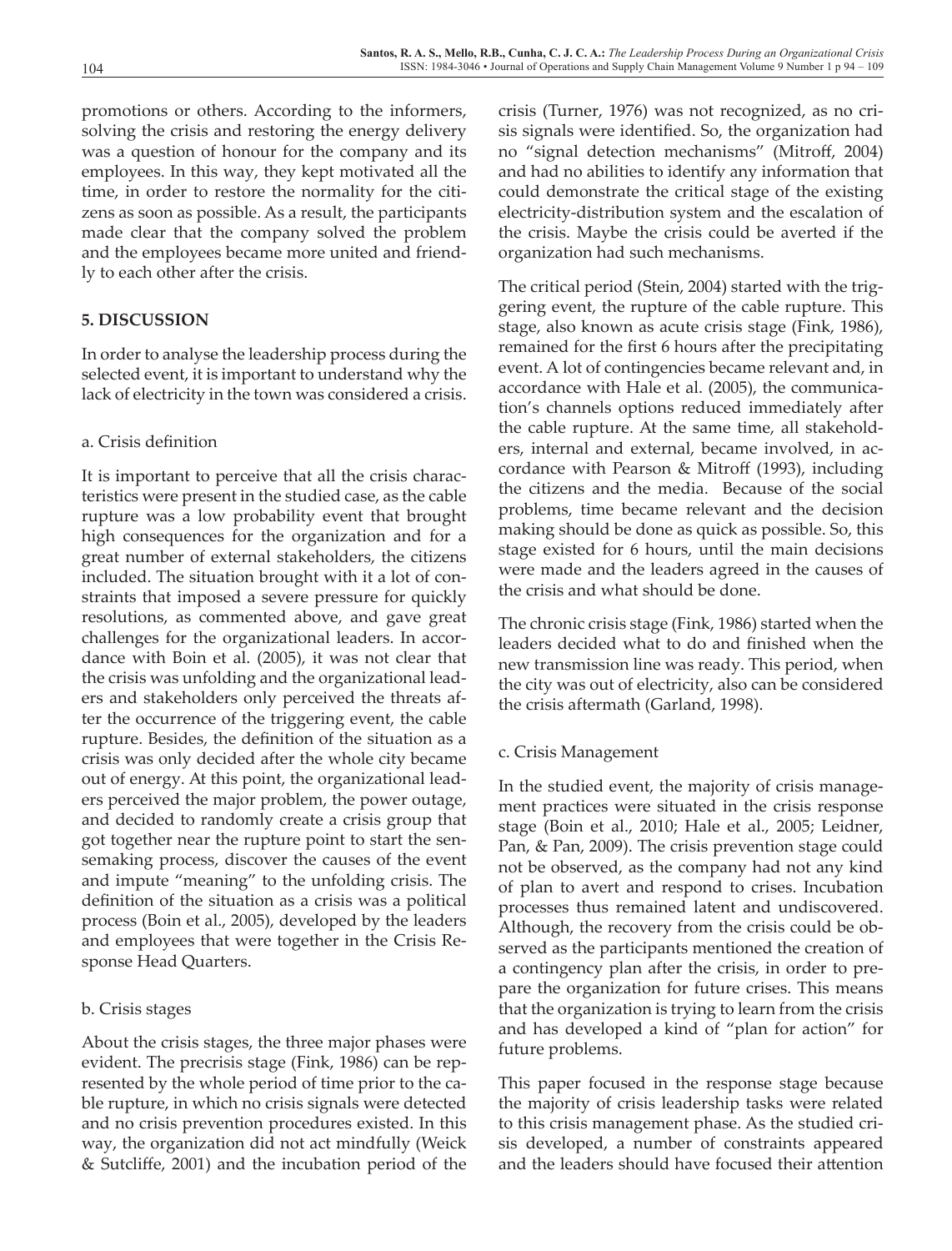to them. These unfolding circumstances were presented to the leaders as challenges to act upon. After the data analysis, five main categories emerged to link these, as shown in the figure 1.

In this way, the crisis leadership tasks assumed by the leaders were realized in order to address these five main challenges.

### d. Crisis leadership

All the crisis leadership tasks presented by Boin et al. (2005) were present in this study. Sensemaking processes were necessary to understand the causes and the consequences of the electricity-distribution cables. In this occasion, leaders and employees that were together in the rupture point, after the triggering event, grasped the crisis as it unfolded. The sensemaking task took place at the same time that the direction in order to restore the normality decisions were being made. These two tasks, sensemaking and decision making, took place together citizens as soon as possible. and, as the crisis "sense" was being made, the leaders and the filed in the making task was success. discussed the possible reactions to the crisis events, creating the decisions in an emergent manner. After  $\overline{a}$  – sensemaking, decision making, meaning deciding what to do, the meaning making task took place and the crisis explanations were distributed to internal and external stakeholders by the communi-<br>in the crisis response – crisis constraints, cation channels still available. Finally, when the crisis constraints were controlled and the organizational ordinary state was back, the terminating task ended deciding what to do, the meaning making task took planning and learning – were developed to ad-

and gave place to the learning task, when the organization started to make a contingency plan based on the lessons learned with the crisis.

Besides, it is important to comment that the followers were more easily influenced by their leaders during the crisis, as the employees were more likely to acquiesce to their leaders and agreed to keep working for long periods. These results are in accordance with Halverson et al. (2004), whose work discussed that followers are more likely to acquiesce to their leaders under stress and are more receptive to information provided under stress. For this reason, it was not necessary to develop any kind of motivation mechanisms, such as financial payments, promotions or others. According to the managers interviewed, solving the crisis and restoring the energy delivery was a question of honour for the company and its employees. In this way, they kept motivated all the time, in order to restore the normality for the citizens as soon as possible. This fact demonstrates that the meaning making task was successful.

In the crisis context, the five crisis leadership tasks – sensemaking, decision making, meaning making, dress the five leadership challenges that took place in the crisis response – crisis constraints, organizational structure, cognitive factors, development of solutions and motivation mechanisms – as summarized in Table 1.

| <b>Crisis Response's leadership</b><br>challenges | <b>Crisis phases</b>               | <b>Crisis management stages</b> | <b>Related leadership tasks</b>                   |
|---------------------------------------------------|------------------------------------|---------------------------------|---------------------------------------------------|
| <b>Crisis Constraints</b>                         | <b>Critical Period</b><br>and      | Crisis Response                 | Sense making<br>Decision making<br>Meaning making |
|                                                   | <b>Chronic Crisis Stage</b>        |                                 | Terminating<br>Learning                           |
| <b>Organizational Structure</b>                   | <b>Critical Period</b>             | Crisis Response                 | Decision making<br>Meaning making                 |
| <b>Cognitive Factors</b>                          | <b>Critical Period</b>             | Crisis Response                 | Sense making                                      |
|                                                   | and<br><b>Chronic Crisis Stage</b> | and<br><b>Recovery Stage</b>    | Meaning making                                    |
| Development of Solutions                          | <b>Critical Period</b><br>and      | Crisis Response                 | <b>Decision Making</b>                            |
|                                                   | <b>Chronic Crisis Stage</b>        |                                 | Learning                                          |
| <b>Motivation Mechanisms</b>                      | <b>Chronic Crisis Stage</b>        | Crisis Response                 | <b>Meaning Making</b><br>Terminating              |

**Table 1 – The crisis leadership tasks through the crisis response's leadership challenges.**

i. Responding the crisis constraints e. Responding the crisis constraints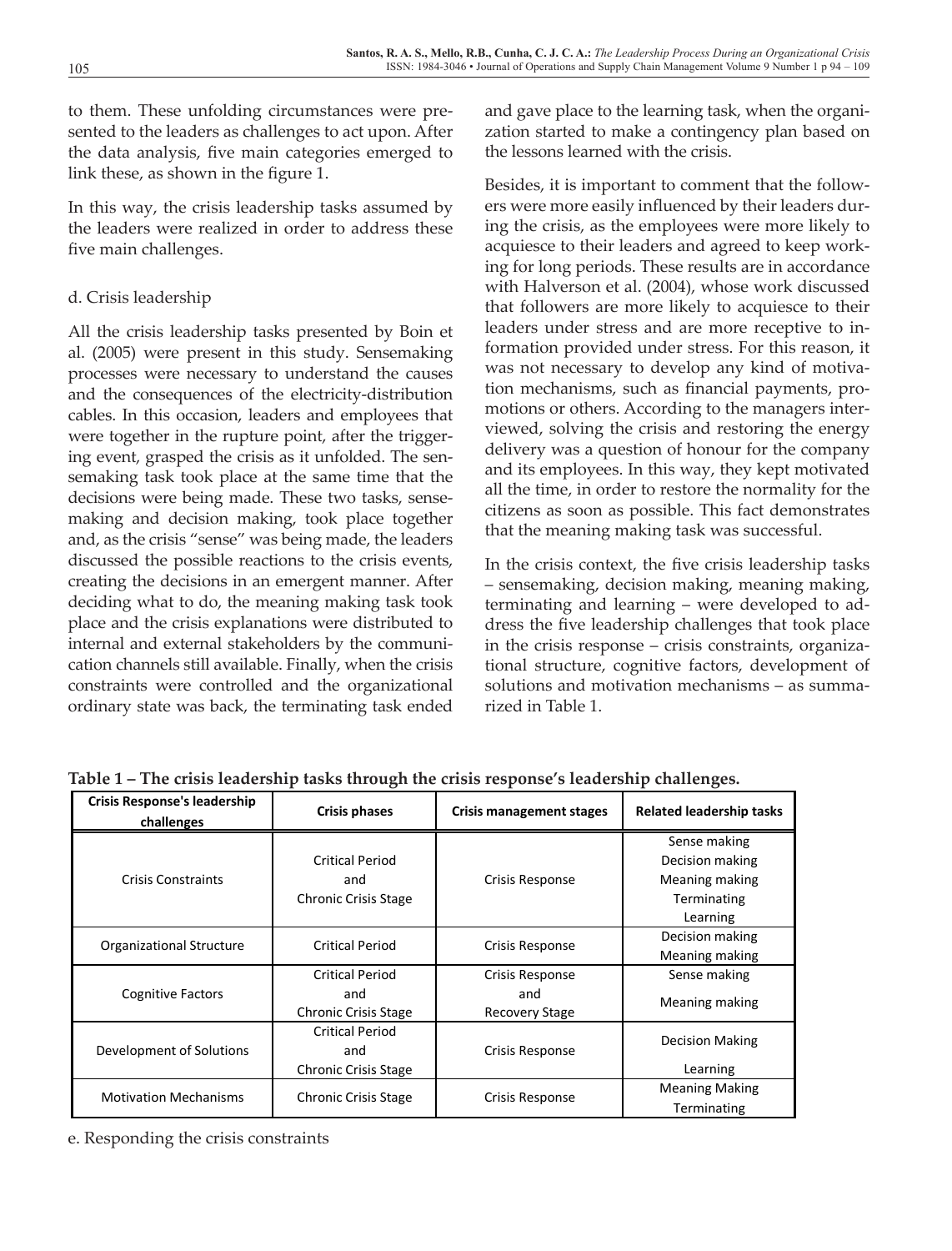Beyond the lack of electricity problem, the crisis brought a lot of constraints that the leaders had to respond immediately. The main problem, allied to these constraints, forced the leaders to practice all the five crisis leadership tasks together, for each constraint. In this way, for each separate problem, the leaders had to understand what was going on, decide what to do, convey the internal and external stakeholders that it was the correct decision, act upon the problem and learn with it for the future. The leadership tasks related to the response to the crisis constraints took place during the critical period stage and the chronic crisis stage.

### f. Adapting the organizational structure

The crisis leadership tasks related to the organizational structure were only two, decision making and meaning making. The first strategy adopted by the leaders was to randomly select some employees, forming a technical group to deal with the crisis. This decision divided the organizational structure for decision making in two: an informal structure for strategic decisions related to the crisis and a formal one to deal with operational decisions related to the construction of a new transmission line. The leadership tasks related to the organizational structure took place only during the critical period.

### g. Dealing with cognitive factors

Dealing with cognitive factors was at the heart of the crisis response. Creating a "meaning" to the crisis – sensemaking – and propagating this meaning through all the stakeholders – meaning making – were not easy tasks. It is interesting to remember that these two crisis leadership tasks were conducted by different people. When the subject was the new supply channel as a whole, the priorities were established by the board of directors and the social coalition formed near the locale of the cable rupture. On the other hand, when the problem sensing and identification was linked to one specific part of the supply chain that was being constructed, the sense giving was conducted by the specific manager related to the problem identified. The leadership tasks related to dealing with cognitive factors took place during the critical period and the chronic crisis stage.

The decision making task was always in the centre of the crisis response stage. Unfortunately, the company was not prepared for the crisis and it had not any kind of crisis management plans. Because of that, the decisions were taken so far as the sensemaking processes were developed. This is true for the major crisis, the lack of energy, and for the numerous crisis constraints that unfolded with the crisis. In this way, the vast majority of decisions and strategies created were emergent (Mintzberg, 1987). To address this leadership challenge, it was used the decision making task during the critical period and the chronic crisis stage. After the solution of the constraints, the leaders tried to learn with them in order to avoid similar problems in the future.

### i. Developing motivation mechanisms

To address this leadership challenge, the leaders used two crisis leadership tasks: meaning making and terminating. By communicating the crisis "meaning" to the employees, the leaders could stimulate a culture where restoring the energy delivery was a question of honour for the company and its employees. For each constraint that was resolved, the employees had become more united to resolve the other problems. So, disseminating the correct "meaning" and warranting the termination of the constraints were enough to keep the employees motivated, in spite of the long work journeys, without being necessary to create other motivation mechanisms, such as financial payments or promotions.

### **6. FINAL CONSIDERATIONS**

This paper analyzes an organizational crisis in the Brazilian Electrical Sector, focusing on the leadership challenges during the crisis response and identifying the mechanisms used to mobilize people and respond to the crisis. As a result, it was possible to identify that, prior the studied crisis, the company had not any kind of crisis management preoccupation. Then, the crisis got the organization unprepared. Happily, the company responded successfully to the crisis, although in an improper manner. So, the importance of being prepared to an organizational crisis was demonstrated. Besides, it was documented the leadership challenges brought with crises and a five categories model was developed to analyze the crisis leadership tasks during the crisis response.

h. Creating and developing solutions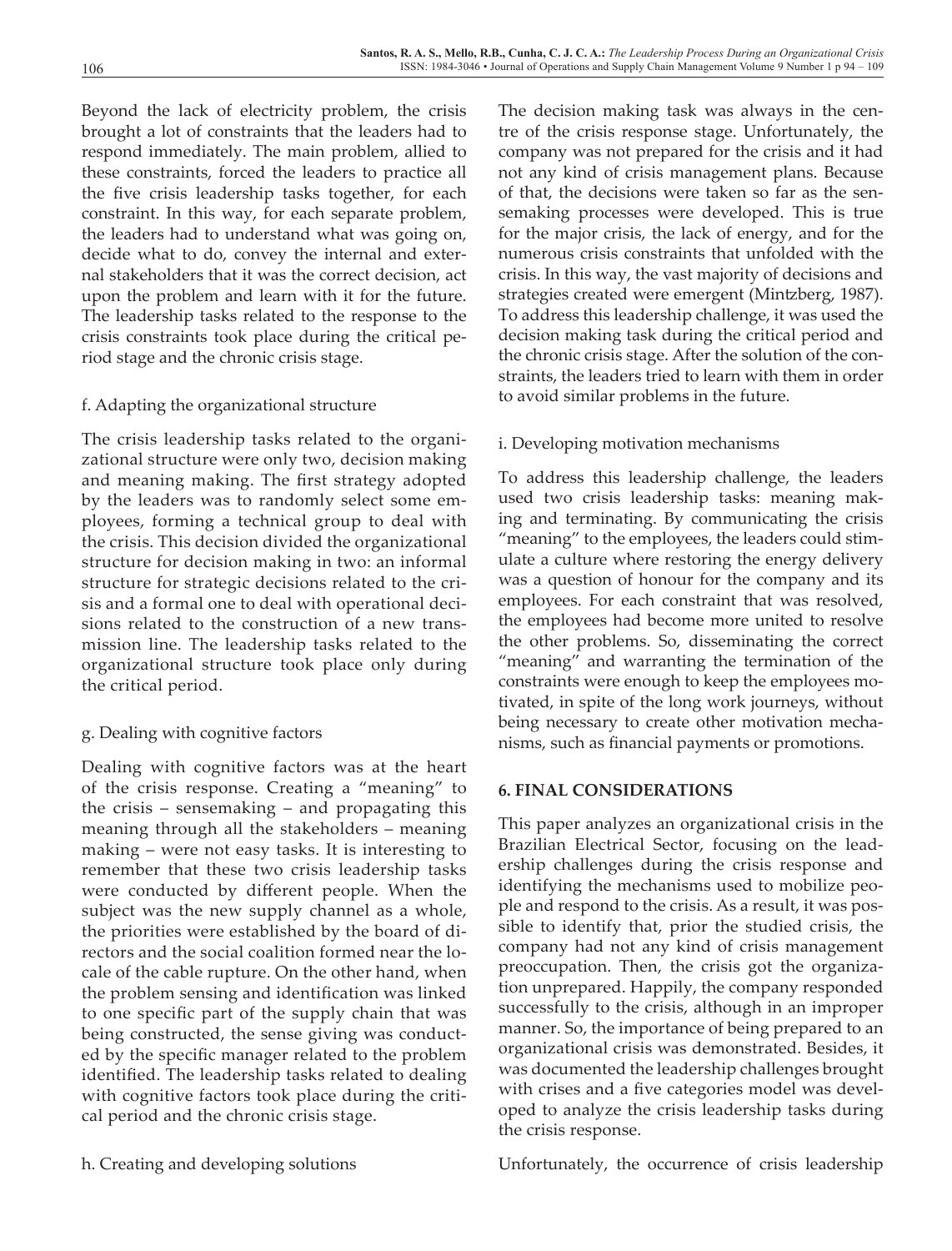tasks during the crisis prevention stage could not be observed, as the organization had no signal detection mechanisms to identify and avoid possible crises. In this way, the precrisis stage was not analysed. On the other hand, the critical period and the chronic crisis stage were observed and it was possible to analyse the crisis management's response stage as a whole, focusing the leadership challenges presented by the crisis, such as the crisis leadership tasks used by the leaders to respond to the crisis and lead the organization back to its ordinary state. So, the leaders used the five crisis leadership tasks presented by Boin et al. (2005) – sense making, decision making, meaning making, terminating and learning – to address the challenges brought with the crisis. According to each challenge, the leaders used different crisis leadership tasks, as summarized in table 1.

This study brings important theoretical contributions, as it corroborates with previous research on crisis management and crisis leadership, such as Smart & Vertinski (1977), Fink (1986), Pearson & Mitroff (1993), Halverson et al. (2004), Boin et al. (2005) and Hale et al. (2005), showing that: (1) key decisions were made by a small, tightly knit group of individuals; (2) all stakeholders, internal and external, became involved; (3) the communication's channels options reduced immediately after the precipitating event; (4) the relationship between leader and followers has changed, as followers were more likely to acquiesce to their leaders under stress and were more receptive to information provided under stress; (5) the leaders used five crisis leadership tasks to respond to the crisis; (6) it is more difficult to grasp and react to a crisis after the critical period. Besides, it illustrates the leadership processes that were undertaken in order to respond to an organizational crisis.

On a practical basis, it was important to present a descriptive case study, which showed real problems, faced by an organization during the response of a huge crisis. The main categories that emerged from data are important to help other companies to plan crisis management systems and procedures. However, it is important to say that this study was restricted to observe one crisis episode. As a suggestion for future research, other crisis events can be studied in order to validate these contributions and observe if the main categories of this research will also be present.

Finally, it was possible to observe practically the paradoxical nature of crisis (Nathan, 2000), as there were positive and negative outcomes to the studied event. In one hand, the negative aspects of the crisis were present because of the lack of energy in the whole town and with all the constraints brought with the crisis and already discussed in this paper. On the other hand, a very positive outcome was achieved, as the employees became more united and friendly to each other after the crisis. This fact demonstrates that a crisis can have positive outcomes if the organizational leaders use the correct leadership tasks during the crisis response. In this way, facing a crisis situation may not be so bad if the organization is well prepared.

### **7. REFERENCES**

- Acquier, A., Gang, S., & Szpirglas, M. (2008). From stakeholder to stakesholder management in crisis episodes: A case study in a public transportation company. Journal of Contingencies and Crisis Management, 16(2), 101–114.
- Alpaslan, C. M., Green, S. E., & Mitroff, I. I. (2009). Corporate governance in the context of crises: Towards a stakeholder theory of crisis management. Journal of Contingencies and Crisis Management, 17(1), 38–49.
- Barton, M. A., Sutcliffe, K. M., Vogus, T. J., & DeWitt, T. (2015). Performing under uncertainty: Contextualized engagement in wildland firefighting. Journal of Contingencies and Crisis Management, 23(2), 74–83.
- Bazerman, M. H., & Watkins, M. (2004). Predictable surprises: The disasters you should have seen coming, and how to prevent them. Leadership for the common good. Boston: Harvard Business School Press.
- Beyer, J. M., & Browning, L. D. (1999). Transforming an industry in crisis: Charisma, routinization and supportive cultural leadership, 4(3), 483–520.
- Bligh, M. C., Kohles, J. C., & Meindl, J. R. (2004). Charisma under crisis: Presidential leadership, rhetoric, and media responses before and after the September 11th terrorist attacks. The Leadership Quarterly, 15, 211–239.
- Boin, A., & Hart, P. (2003). Public leadership in times of crisis: Mission impossible? Public Administration Review, 63(5), 544–553.
- Boin, A., Hart, P., Stern, E., & Sundelius, B. (2005). The politics of crisis management : public leadership under pressure. Cambridge, UK: Cambridge University Press.
- Boin, A., & Gralepois, M. (2006). Organizing for future crises: The case of integrated risk management in French cities. International Journal of Emergency Management, 3(1), 91–97.
- Boin, A., Hart, P. 'T, McConnell, A., & Preston, T. (2010). Leadership style, crisis response and blame management: The case of hurricane Katrina. Public Administration, 88(3), 706–723.
- Boin, A., McConnell, A., & Hart, P. (2008). Governing after crisis : The politics of investigation, accountability and learning. Cambridge, UK: Cambridge University Press.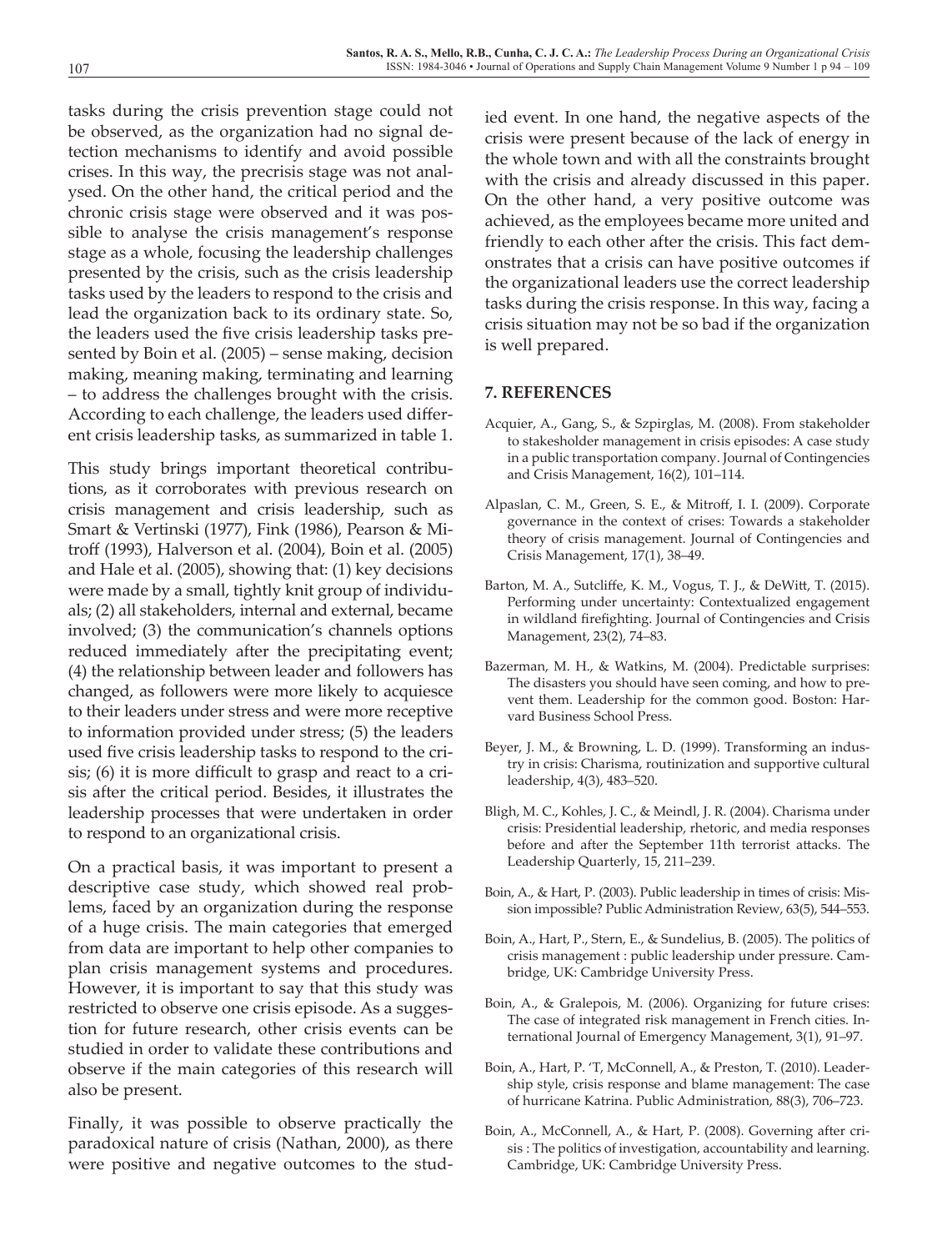- Boin, A., & Rhinard, M. (2008). Managing transboundary crises: What role for the European Union? International Studies Review, 10(1), 1–26.
- Boin, A., & Smith, D. (2006). Terrorism and critical infrastructures: Implications for public-private crisis management. Public Money and Management, 26(5), 295–304.
- Bouillette, J. R., & Quarantelli, E. L. (1971). Types of patterned variation in bureaucratic adaptations of organizational stress. Social Inquiry, 41, 39–45.
- Brasil. (2016). Boletim de monitoramento do sistema elétrico relativo ao mês de janeiro de 2016. Brasília: Ministério de Minas e Energia.
- Chekkar-Mansouri, R., & Onnee, S. (2013). Towards a theoretical. Understanding of the recurrence of crises embracing the issue of organizational learning: An illustration with the case of two hostile takeover bids faced by société générale (1988, 1999). Journal of Contingencies and Crisis Managementcies, 21(1), 56–68.
- Deverell, E., Hansén, D., & Management, C. (2009). Learning from crises and major accidents: From post-crisis fantasy documents to actual learning in the heat of crisis. Journal of Contingencies and Crisis Management, 17(3), 143–145.
- Elliott, D. (2009). The failure of organizational learning from crisis: a matter of life and death? Journal of Contingencies and Crisis Management, 17(3), 157–168.
- Elliott, D., & Smith, D. (2007). Voices from the terraces: From "Mock Bureaucracy" to "Learning From Crisis" Within the UK's Soccer Industry. In C. M. Pearson, C. Roux-Dufort, & J. A. Clair (Eds.), International Handbook of Organizational Crisis Management. Thousand Oaks: SAGE Publications.
- Fink, S. (1986). Crisis management : Planning for the inevitable. New York, USA: American Management Association.
- Garland, C. (1998). Understanding trauma: A psychoanalytical approach. Tavistock Clinic series. New York, USA: Routledge.
- Godoi, C. K., Bandeira-de-Mello, R., & da Silva, A. B. (2006). Pesquisa Qualitativa em Estudos Organizacionais: Paradigmas, Estratégias e Métodos. São Paulo: Saraiva.
- Hale, J. E., Dulek, R. E., & Hale, D. P. (2005). Crisis response communication challenges: Building theory from qualitative data. Journal of Business Communication, 42(2), 112–134.
- Halverson, S. K., Murphy, S. E., & Riggio, R. E. (2004). Charismatic leadership in crisis situations: A laboratory investigation of stress and crisis. Small Group Research, 35(5), 495–514.
- Hannah, S. T., Uhl-Bien, M., Avolio, B. J., & Cavarretta, F. L. (2009). A framework for examining leadership in extreme contexts. Leadership Quarterly, 20(6), 897–919.
- Hart, P., & Boin, A. (2001). Between crisis and normalcy: the long shadow of post-crisis politics. In U. Rosenthal, A. Boin, & L. K. Comfort (Eds.), Managing Crises: Threats, Dilemmas, Opportunities. Springfield: Charles C. Thomas.
- Heifetz, R. A. (1994). Leadership without easy answers. Cambridge, Mass.: Belknap Press of Harvard University Press.
- Heifetz, R. A., & Linsky, M. (2002). Leadership on the line: staying alive through the dangers of leading. Boston, Mass.: Harvard Business School Press.
- Heifetz, R., Grashow, A., & Linsky, M. (2009). The practice of adaptive leadership: Tools and tactics for changing your organization and the world. Boston, Mass.: Harvard Business School Publishing.
- Hermann, C. F. (1963). Some consequences of crisis which limit the viability of organizations. Administrative Science Quarterly, 8(1), 61–82.
- Hunt, J. G. J., Boal, K. B., & Dodge, G. E. (1999). Crisis-responsive charisma on followers: An experimental examination of two kinds of charismatic leadership, 10(3), 423–448.
- Kovoor-Misra, F., Zammuto, R. F., & Mitroff, I. I. (2000). Crisis preparation in organizations: Prescription vs. reality. Technological Forecasting and Social Change, 63, 43–62.
- Laere, J. (2013). Wandering through crisis and everyday organizing: Revealing the subjective nature of interpretive, temporal and organizational boundaries. Journal of Contingencies and Crisis Management, 21(1), 17–25.
- Lagadec, P. (2009). A new cosmology of risks and crises: Time for a radical shift in paradigm and practice. Review of Policy Research, 26(4), 473–486.
- Leidner, D. E., Pan, G., & Pan, S. L. (2009). Journal of strategic information systems the role of IT in crisis response : Lessons from the SARS and Asian Tsunami disasters. Journal of Strategic Information Systems, 18(2), 80–99.
- Maitlis, S. (2005). The social processes of organizational sensemaking, 48(1), 21–49.
- Maitlis, S., & Christianson, M. (2014). Sensemaking in organizations: Taking stock and moving forward. The Academy of Management Annals, 8(1), 57–125.
- Merriam, S. B. (1998). Qualitative research and case study applications in education (2nd ed.). San Francisco: Jossey-Bass Publishers.
- Mintzberg, H. (1987). The strategy concept .1. 5 Ps for Strategy. California Management Review, 30(1), 11–24.
- Mitroff, I. I. (2004). Crisis leadership: Planning for the unthinkable. Hoboken, NJ: Wiley.
- Moynihan, D. P. (2009). From intercrisis to intracrisis learning. Journal of Contingencies and Crisis Management, 17(3), 189–198.
- Nathan, M. (2000). The paradoxical nature of crisis. Review of Business, 21(3/4), 12–16.
- Patriotta, G., & Gruber, D. A. (2015). Newsmaking and sensemaking: Navigating temporal transitions between planned and unexpected events. Organization Science, 26(6).
- Pauchant, T. C., & Mitroff, I. I. (1992). Transforming the crisisprone organization: Preventing individual, organizational, and environmental tragedies. The Jossey-Bass management series (1st ed.). San Francisco: Jossey-Bass Publishers.